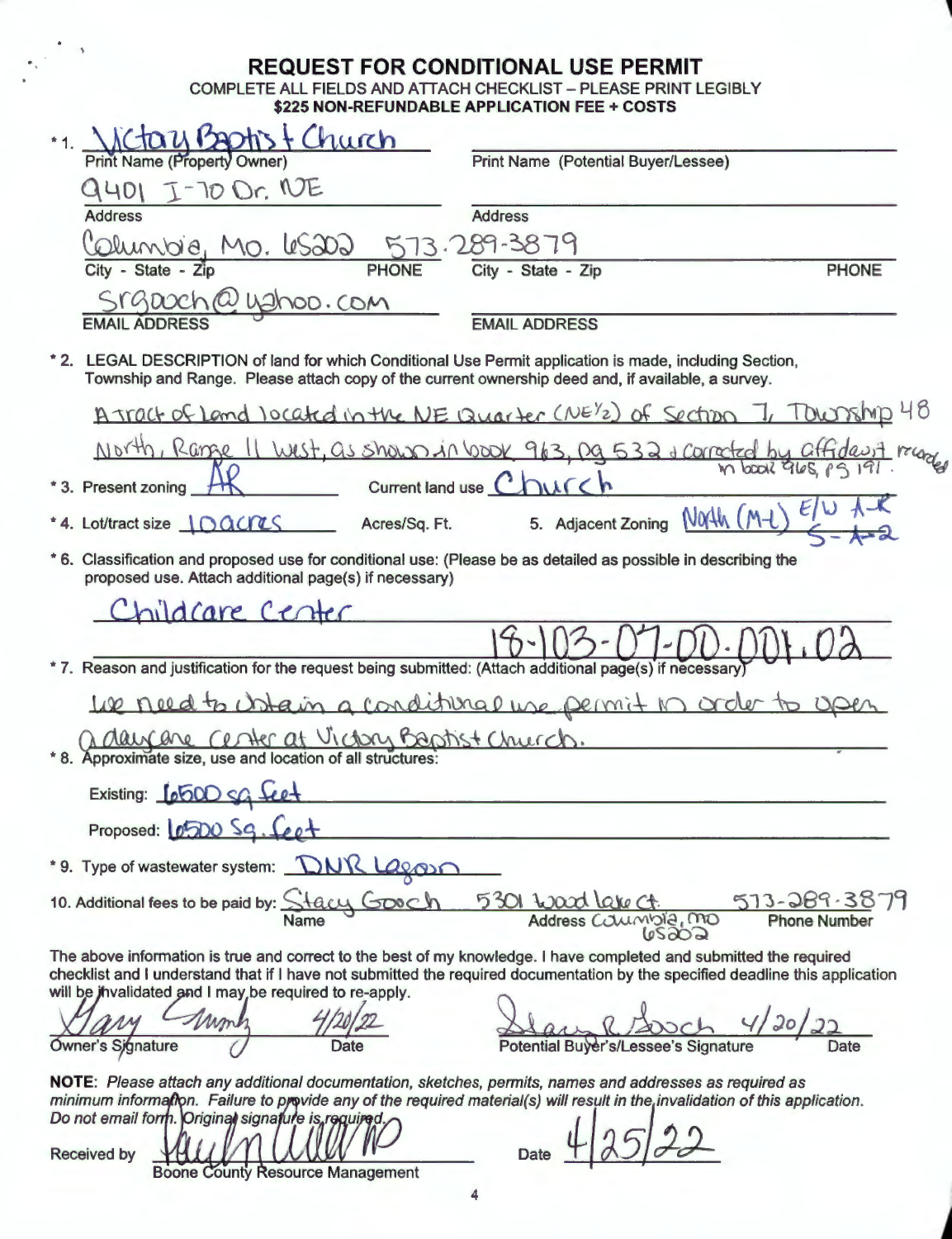It is my intention to obtain a conditional use permit for Victory's Kids Preschool.

- A. It is my understanding that by obtaining and operating under a conditional use permit, will not be detrimental to or dangerous to the public health, safety, or comfort of the general public. We seek to serve the most innocent of demographics, the majority being infants to preschoolers, up to age five years old. While large groups of this species can be unpredictable and, on occasion, wild or untrained, I assure you they will be well supervised and corralled by qualified personnel who won't let them wreak havoc on the neighbors. Victory Baptist Church has hosted large groups of children for Sunday School, Vacation Bible Schools, and other youth gatherings without causing problems with our neighbors. Victory's Kids Preschool will be no different.
- B. The children enrolled at Victory's Kids Preschool will only be allowed in our building or in our fenced in play yard, with the exception of occasional walks or nature hikes on our property. They will not be free to roam onto our neighbor's property. While young children can do quite a bit of damage to crayons and classroom walls, I'm confident they won't be injurious to property or property owners in the vicinity.
- C. We will be doing very little to alter the existing building or its appearance and what we will be doing will only improve our property's value: for instance, repaving our driveway and painting portions of the exterior. These improvements have historically increased a property's value. It is my understanding that if we increase our property's value, it will have positive, not negative, impacts on our neighbors.
- D. All necessary facilities will be available. We are currently lacking a fire hydrant on the property but we fully understand one will need to be put into place prior to our obtaining occupancy. We have met with a licensed architect and understand we will also need to meet his requirements prior to occupancy.  $\pm$  an aware there is 2 *v) astewater issue that needs to be addressed and I'm* working with the right puode to resolve this.
- E. Operating a childcare center at Victory Baptist Church won't impede the normal and orderly development and improvement of surrounding properties. We will be plenty busy worrying about our own property.